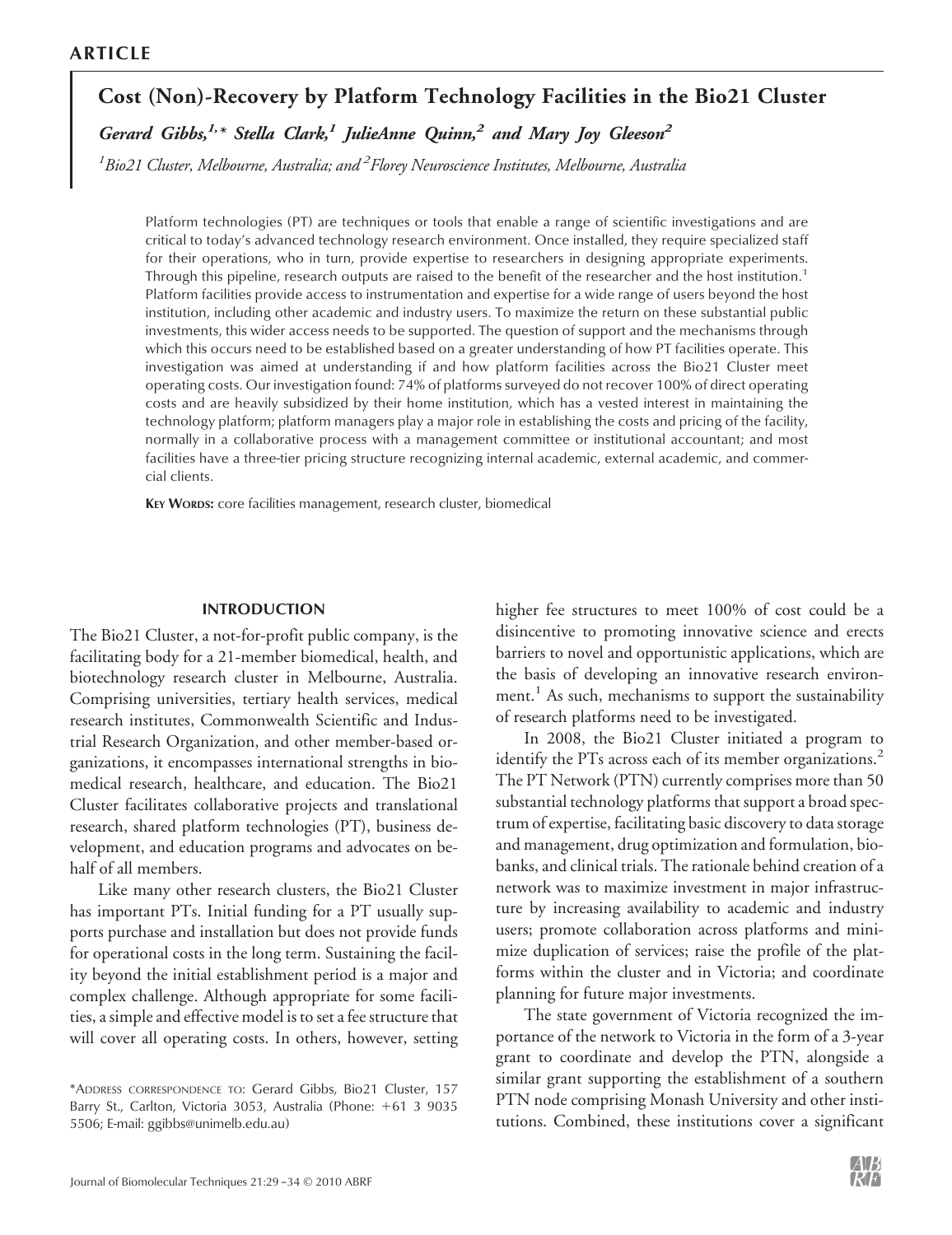majority of the biomedical research community of the state with the ambition of total representation of all PTs.

In developing the PTN, the Bio21 Cluster has surveyed the facility managers to identify their capabilities and expertise, understand facility operational and management structures, identify professional development interests of facility managers, and assist in marketing their services to the wider scientific community. As each platform is located within a member institution of the Bio21 Cluster, with that "home" institution having autonomy over the management of the PT, there are varying approaches to management, including cost recovery methods. The PT manager has an essential role in establishing and maintaining a professionally run PT, and many managers develop into their role from a scientific or technical background. A major challenge faced by all managers within the PTN is to meet the ongoing operational costs of the facility. PT managers are grappling with issues relating to cost recovery, including accounting methods, how to establish charges for academic versus commercial research, and how to value services such as provision of advice. $3$  The survey described herein provides a snapshot of how platform facilities across the Bio21 Cluster approach establishing pricing models and how the direct operational costs are met, or not met, as the case may be.

There are a limited number of published studies detailing the cost recovery of platform facilities,<sup>4,5</sup> and other information is available online through scientific member associations.<sup>6</sup> These show, consistent with our data, that facilities do not recover 100% of direct costs. Although 100% cost recovery is a fiscally sound approach, Angeletti et al.<sup>1</sup> emphasized that this is not appropriate in many environments, as it is likely to be an impediment to the development of facilities and to an innovative research environment.

## MATERIALS AND METHODS

In August 2009, an online survey asked several questions (see Supplemental data) to identify how costs were established, structured, and recovered within PTN. There was a 43% response rate (n=19). Questions were focused toward establishing who determines pricing, what costing approach is used, what percentages of direct costs are recovered, and what the principal funding sources are.

## RESULTS

Survey results show that many facilities have made substantial equipment investments (Fig. 1). It is recognized by senior scientific staff within these institutions (Bio21 Cluster, personal communication) and elsewhere<sup>1</sup> that the expertise of the managers and the staff supporting these facilities is a critical factor in their success. Across



#### FIGURE 1

The percentage of platforms in which the estimated replacement value of platform equipment/technology is within the ranges shown. AU, Australian dollars.

the Bio21 Cluster, facilities have between 1 and 58 specialized staff. $2$  A substantial investment is made by all stakeholders in the human resources and equipment in establishing platform facilities. Identifying a business model supporting their longer term viability is complex and dependent on the appropriate pricing levels and structures and must also take into consideration the source of the initial establishment funding, the stakeholders, and other users of the facility.

Across the Bio21 Cluster PTN, facilities are categorized into several broad criteria indicating the areas in which they provide services. Analysis of this network showed that service facilities are available throughout the cluster, which facilitates end-to-end research from basic discovery science to drug design and screening, biobanking, and clinical trial services (see Supplemental Fig. 1).

## Who Establishes the Pricing Structure for a PT Facility (PTF)?

Establishing an appropriate pricing structure is one of the greatest challenges for platform facility managers. Our survey results showed that in 79% of cases, platform managers have direct involvement in this process, and committees or other administrative staff have involvement in a lower percentage of cases (Fig. 2). The percentages in Figure 2A, which add to greater than 100%, indicated that in many cases, there was a combined involvement in establishing the pricing structure. In 32% of cases, the platform managers have sole responsibility (Fig. 2B). In 21% of cases, there is no involvement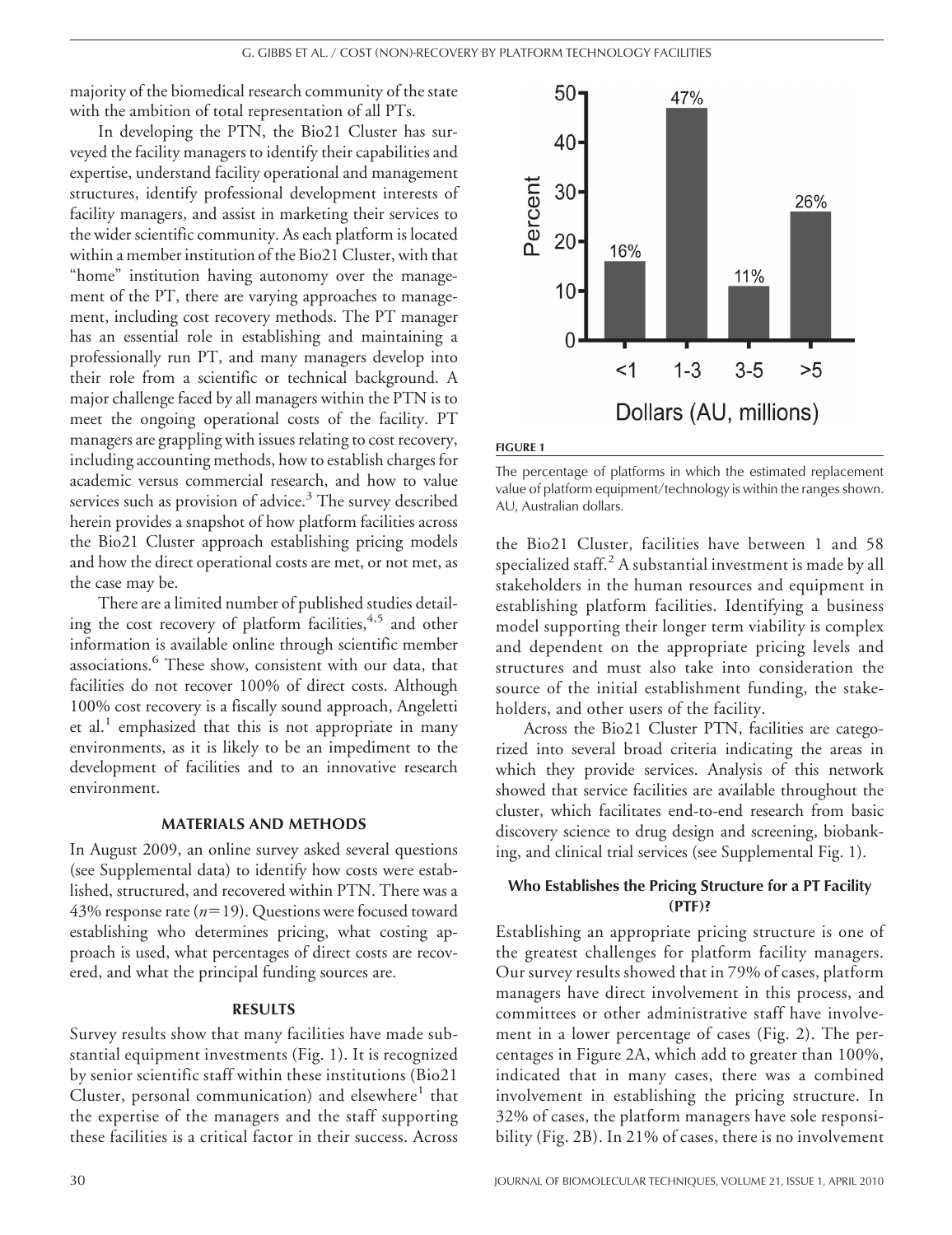

Pricing structure and charges are normally set in a collaborative process involving the platform manager. (*A*) Survey results show that the platform manager has a major contributing role in establishing pricing structure costs, and their involvement is in 79% of platform facilities. (*B*) In 32% of cases, the platform manager has sole input in establishing pricing structure and charges. In 21% of cases, there is no involvement of the platform manager. In the majority 47% of cases, establishing costs is done in a collaborative process.

of the platform manager, and the responsibility normally falls to a management committee or an accountant. In 47% of cases, establishing the pricing structure and charges is a collaborative process among the facility manager, management committee, and an institute accountant (Fig. 2). Involvement of the platform manager is reflective of his expertise in the provision of service in his specific area.

#### What Costing Approach was Used?

The predominant model (42% of cases) used for generating costs was activity-based costing (ABC; Fig. 3), which is a model that identifies activities in an organization and assigns the cost of each activity to all products and services.<sup>7</sup> The survey indicated that across from the Bio21 Cluster, "other" approaches were used in 21% of cases, indicating that the approach to costing varies substantially between platforms. Other approaches were often combinations of each of the single listed approaches (Fig. 3). These included: 1. a mixed model, dependent on which item is being charged, the internal demand, and the degree of competition; 2. a best estimate in consultation with a manager, an accountant, and the chief operating officer considering factors such as what the market will bear and what other institutions are charging; 3. a mixed model based on a governmentregulated MBS and a best estimate of which was investigation-dependent; and 4. consideration of consumables only or time and consumables without provision for fixed costs. Absorption costing, which estimates the full cost of service provision, including labor and all overheads, was used in 16% of cases. Pricing similar to a competitor was applied in 11% of cases (Fig. 3). In a lower proportion, costs were decided by an accountant or through using a best estimate approach.

Pricing structures are typically based around a tiered model, whereby rates are charged dependent on whether the client is an academic from the home institution (including all that provided establishment funds), an academic from another institution, industry-based, or from a government research laboratory (Fig. 4). Sixty-three percent of respondents indicated a three-tier model, and 26% and 11%, respectively, indicated a two-tier and one-tier model.



#### FIGURE 3

Survey responses showed that ABC was the predominant costing model in PTFs in the Bio21 Cluster. Other approaches included combinations of each of the above as described in the text. MBS, Medical benefits scheme.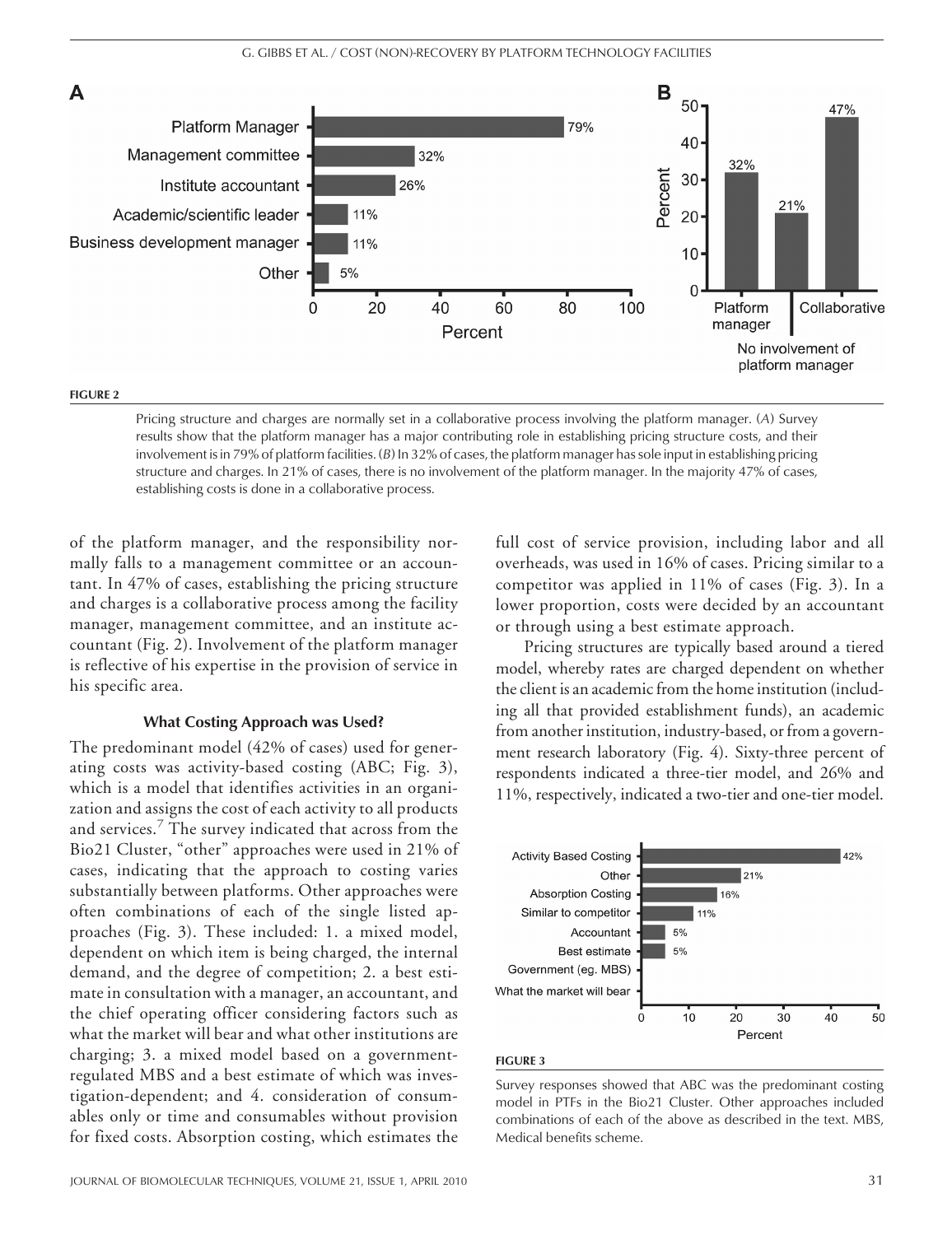

FIGURE 4

The percentage of Bio21 Cluster platform facilities that have pricing structures for different industry segments. The majority of platforms has different structures for external academic, internal academic, and commercial (industry)-based clients. A low proportion has a fixed rate and a distinct rate for government users.

## Direct Costs Recovery and Sources of Income Covering Direct Costs

In estimating cost recovery, institutional subsidies or top-ups were excluded. Direct costs included salaries, consumables, maintenance, and replacement of equipment/parts and other expenses directly attributable to running the platform. A clear majority (74%) of platform facilities recovered less than 100% of its direct costs (Fig. 5). When direct costs are not met, it typically falls to the home institution or collaborating/partner institutions to provide additional support, ensuring the institution has a vested interest in developing the facility. Twenty-seven percent of facilities recovered equal to or greater than 100% of direct costs (Fig. 5). This showed that a substantial proportion of facilities can operate as a viable business.



FIGURE 5

The percentage of platforms in the Bio21 Cluster having less than, equal to, or more than 100% of direct costs recovered.

Analysis of the source of funds supporting cost recovery showed that academic sources, which included those derived from research grants, represented the largest segment of income at 33% of the total, and institutional subsidy provided an additional 26% of direct costs (Fig. 6). Commercial clients contribute to 22% of direct costs of facilities, although they represent a much lower proportion of the total number of clients, demonstrating the significant benefit of attracting this sector to the PT (Fig. 6). Although the commercial sector is very important for facilities, the variable nature of their use of such facilities can create substantial management and staffing issues.

#### **DISCUSSION**

Platform facilities in the Bio21 Cluster represent the entire spectrum of biomedical research from discovery to clinical outcomes. The variability in expertise and resources in each of these PT throughout this pipeline mirror the variability in approaches to facility operation, including management and cost recovery.

Platform facilities provide essential services to researchers and are an invaluable resource for the biomedical research community in Australia. However, there are some substantial sustainability issues related to the ongoing operation of these facilities. These include the periodic need to upgrade and enhance core infrastructure to maintain state-of-the-art facilities and to ensure staff with critical expertise are retained to operate the facilities. Recruitment, retention, and training of a specialist staff are an ongoing concern. Ensuring a pipeline of expert scientists and technicians in platform facilities is a key to their sustainability. To ensure facilities are used to their full technical capability, staff need to update skills through attendance at training courses, which from an Australian perspective, are often far away and require a substantial cost simply to get there. There are a limited number of schemes supporting the travel of technical staff.



FIGURE 6

Breakdown of the source of funding providing for direct costs.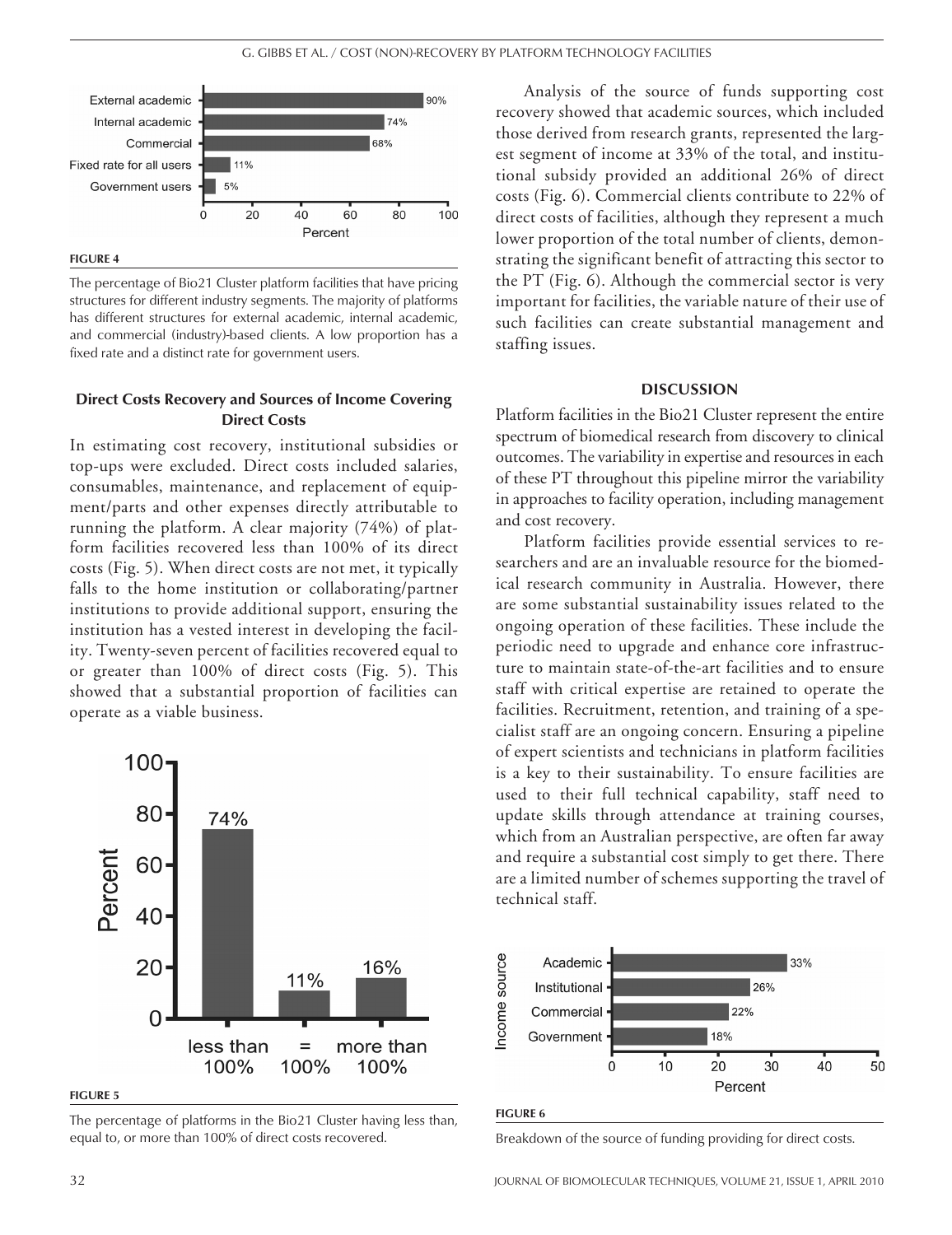To provide for the full value of the initial investment, often made largely with public funds, PT must be widely accessible. This most often means that they need to be affordable enough to encourage their use and to facilitate the experimentation, which is essential for innovation and high-quality research outputs. This is often at odds with fiscal responsibility. A challenge for the platform managers is establishing appropriate prices that will encourage the use of the facilities and provide some support to meet the direct costs of the facility. Often, 100% cost recovery is not a viable option, as it prices out many academic researchers who are the major users of such facilities. An additional challenge is that final funding granted from major funding bodies is typically less than that requested. For the Australian Research Council Discovery Projects in the Biological Sciences and Biotechnology sector, the 2006 –2010 average of approved funding as a percentage of that requested was 66% .<sup>8</sup> The same statistic from the National Health and Medical Research Council (NHMRC) shows the 5-year average from 2005 to 2009 for project grants was 89% (NHMRC, personal communication). This may exacerbate the problem, as the academic scientist who planned to use such facilities must reconsider even upon successful grant applications. Accurate planning and obtaining accurate quotes for services from facility managers during budget preparation, rather than estimating (in the broadest sense) the cost of an experiment, have the dual advantage of giving better budget estimates, which are more likely to be fully funded, and it informs grant scheme managers and assessment panels of the actual cost of scientific research.<sup>9</sup>

Critical to the sustainability of a PTF is the ability to attract and retain clients. In many cases, an initial funding period supports a model, where subsidized costs are applied, which encourages academic researchers to use the facilities. This structure normally recognizes the initial monetary and in-kind contributions. Transition out of this period sees substantial challenges for the facility, as prices are often increased, resulting in an exodus of the academic researcher, ultimately, to the detriment of the facility. This jeopardizes initial investments and the staff who have developed expertise in an important area. The question then becomes through which mechanisms are the facilities and staff supported. Is 100% cost recovery essential, or is a value placed on other outcomes? It is evident from the survey that most facilities do not meet their direct costs and rely heavily on institutional support. Institutions balance the value of publications and other research outputs along with the prestige of hosting the PT with the cost of subsidizing the PT. The true value in establishing PTs in the

Bio21 Cluster and in maintaining them is reduced duplication of facilities, enhanced access to facilities, expert personnel to support researchers, and training of honors and graduate students in biomedical and bioengineering fields.

Developing the means for PT staff to meet their training requirements is important to ensure that facilities run as an effective business supporting scientific research. Similar to the travel grant schemes widely available for scientific research staff, we encourage the establishment of a greater number of publicly funded or philanthropically funded travel grants to support the technical training needs of staff who operate PTFs. In recognition that PT managers operate (in principal) in a small business environment, the Bio21 Cluster through the Victorian PTN will continue to provide professional development training to build those other essential skills. Expanding this training will be important considerations for the future.

Although our survey did not allow for the determination of the level of additional support required for PTFs, it was evident that it was needed. Increased prices must be balanced by the need to maintain access. Where facilities are established with public funds and continue to provide benefit to the research community, ongoing support should be provided for staff and maintenance, which represent the greatest ongoing costs. The challenge is to identify mechanisms through which this can occur. In the short to medium term, the already substantial investment in establishing these facilities by public/ government funds provides a strong case for their continuation. A lack of ongoing operational support at too early a stage may result in the ultimate demise of important scientific resources and should be considered a failure of strategic planning for vital scientific resources on a local, state, and national level. In the longer term, if the scientific community can truly recognize the value in a service, these platforms are likely to recover greater than 100% of direct costs and will contribute to the building of the biotechnological base, providing greater opportunity for researchers and technical experts alike.

#### ACKNOWLEDGMENTS

The authors thank the state government of Victoria for its support of the Victorian PTN and each of the managers of the Bio21 Cluster platform facilities for their contribution to this paper through survey responses.

#### **REFERENCES**

<sup>1.</sup> Angeletti RH, Bonewald LF, De Jongh K, Niece R, Rush J, Stults J. Research technologies: fulfilling the promise. *FASEB J* 1999; 13:595– 601.